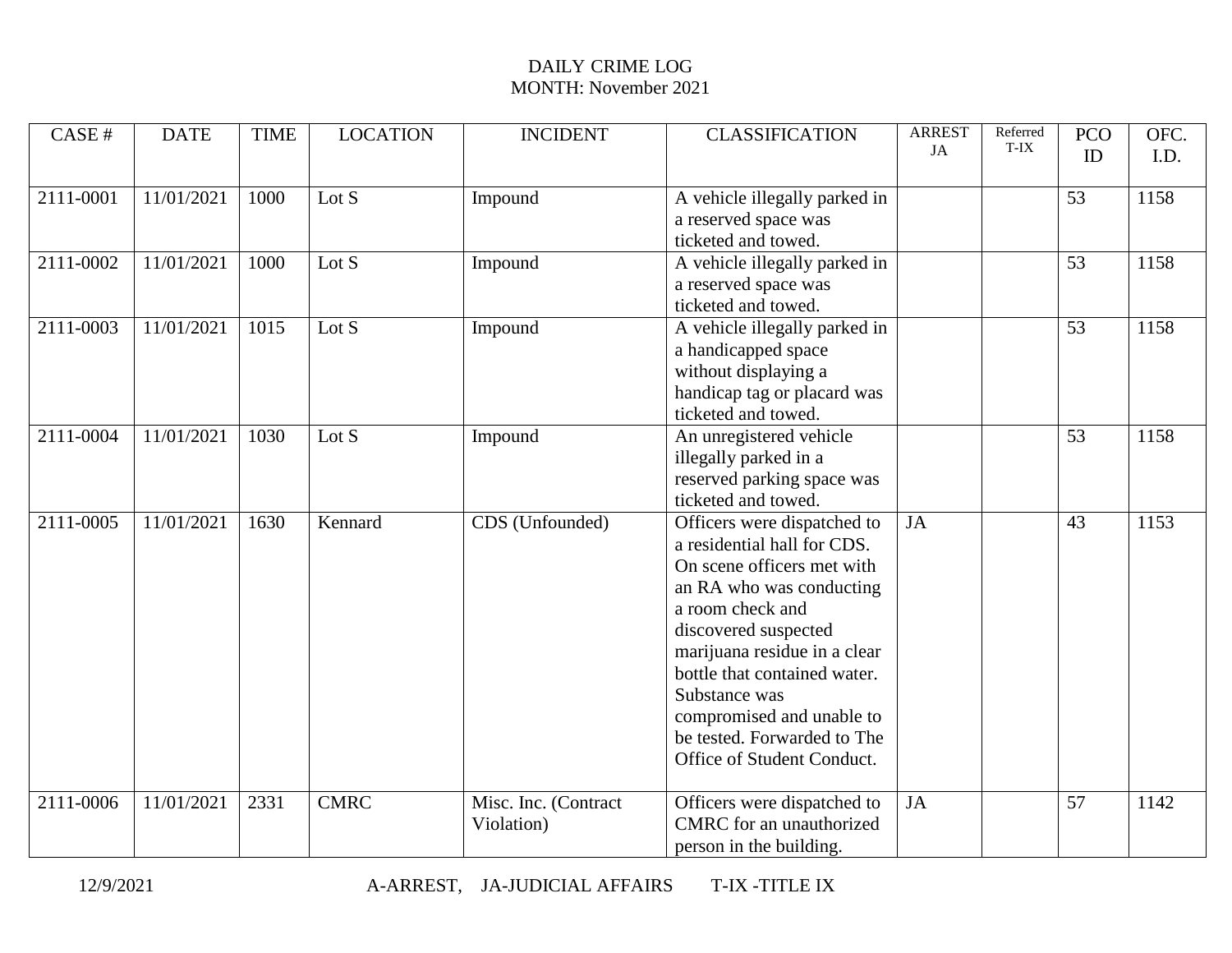|           |            |      |                    |                                         | Investigation revealed desk<br>worker allowed individual<br>in the building without<br>proper credentials.<br>Individual was escorted out<br>of the building by Officer.<br>Forwarded to The Office of<br>Student Conduct.                                                                                      |           |                 |      |
|-----------|------------|------|--------------------|-----------------------------------------|-----------------------------------------------------------------------------------------------------------------------------------------------------------------------------------------------------------------------------------------------------------------------------------------------------------------|-----------|-----------------|------|
| 2111-0007 | 11/02/2021 | 0042 | <b>Towers Hall</b> | Miscellaneous Incident<br>(Information) | Officers responded to<br>Mckeldin Gym for a report<br>of harassment. Student<br>informed someone knocked<br>on their door and fled the<br>scene. Student believed it<br>was a guest of another<br>resident. Forwarded to the<br>Office of Student Conduct.                                                      | <b>JA</b> | 57              | 1142 |
| 2111-0008 | 11/02/2021 | 0800 | Lot Q              | Impound                                 | A vehicle illegally parked in<br>a reserved space was<br>ticketed and towed.                                                                                                                                                                                                                                    |           | 41              | 1158 |
| 2111-0009 | 11/02/2021 | 2059 | <b>Haley Hall</b>  | CDS (Marijuana)                         | Officers dispatched to<br>Residential Hall for CDS.<br>On scene officers met with<br>RA who was conducting a<br>room check and discovered<br>possible CDS. Officers<br>observed possible CDS in<br>plain view and tested same<br>with positive results.<br>Forwarded to The Office of<br><b>Student Conduct</b> | JA        | $\overline{53}$ | 1153 |
| 2111-0010 | 11/02/2021 | 2210 | <b>Haley Hall</b>  | CDS (Marijuana)                         | Officers responded to Haley<br>Hall for a report of<br>suspected CDS. During a                                                                                                                                                                                                                                  | <b>JA</b> | 57              | 1143 |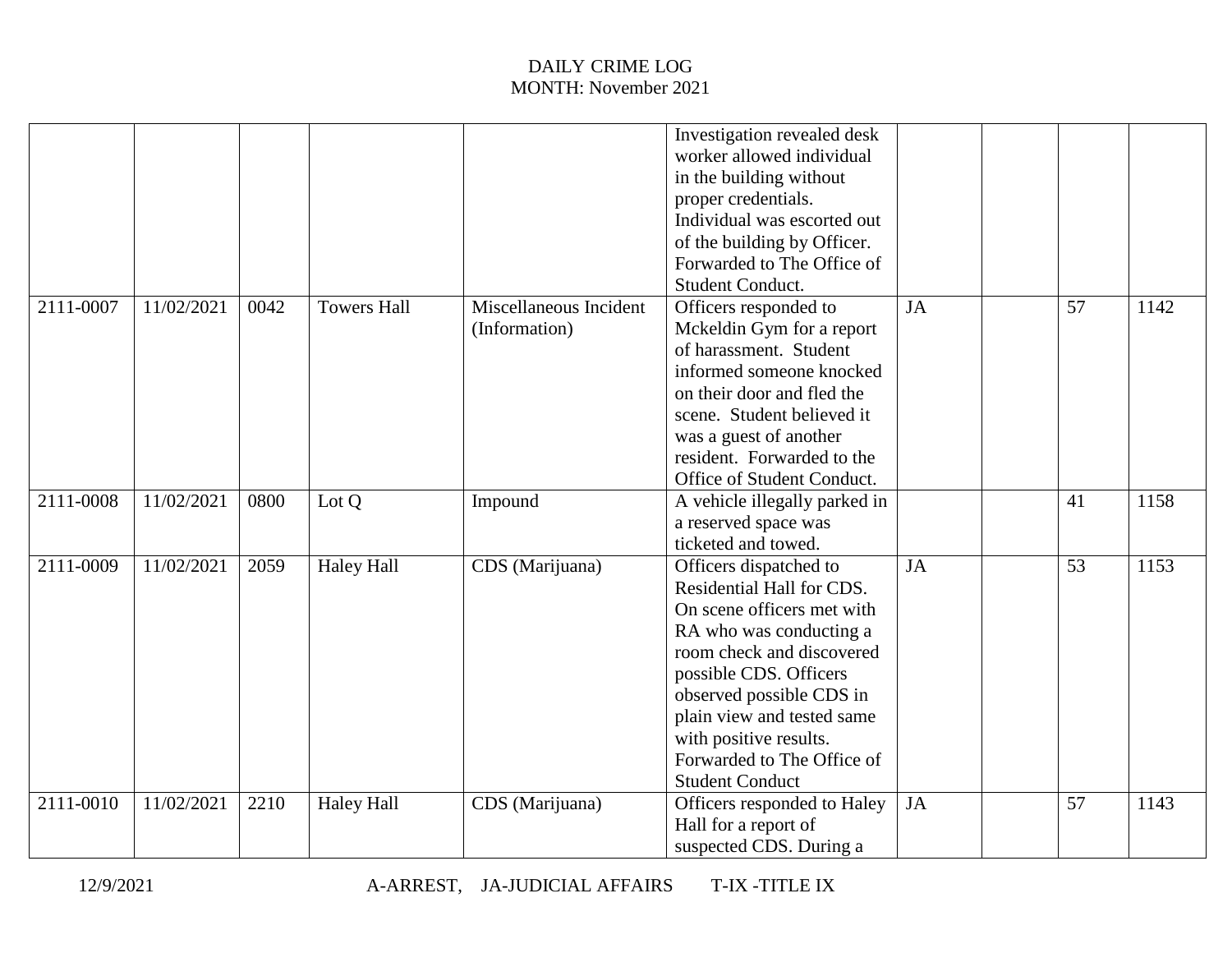|           |            |      |                   |                 | <b>Health and Safety Checks</b> |           |    |      |
|-----------|------------|------|-------------------|-----------------|---------------------------------|-----------|----|------|
|           |            |      |                   |                 | and noticed suspect             |           |    |      |
|           |            |      |                   |                 | smoking in the room.            |           |    |      |
|           |            |      |                   |                 | Suspected Marijuana             |           |    |      |
|           |            |      |                   |                 | residue was observed on the     |           |    |      |
|           |            |      |                   |                 | stand in front of TV in plain   |           |    |      |
|           |            |      |                   |                 | view. Same was tested with      |           |    |      |
|           |            |      |                   |                 | positive results. Forward to    |           |    |      |
|           |            |      |                   |                 | The Office of Student           |           |    |      |
|           |            |      |                   |                 | Conduct.                        |           |    |      |
| 2111-0011 | 11/03/2021 | 1047 | <b>Haley Hall</b> | CDS (Marijuana) | Officers responded to a call    | <b>JA</b> | 44 | 1158 |
|           |            |      |                   |                 | for suspected marijuana.        |           |    |      |
|           |            |      |                   |                 | Investigation revealed RD       |           |    |      |
|           |            |      |                   |                 | was performing a health and     |           |    |      |
|           |            |      |                   |                 | welfare check and observed      |           |    |      |
|           |            |      |                   |                 | a clear plastic bag of          |           |    |      |
|           |            |      |                   |                 | suspected marijuana in plain    |           |    |      |
|           |            |      |                   |                 | view on a dresser. Same         |           |    |      |
|           |            |      |                   |                 | was seized and tested with      |           |    |      |
|           |            |      |                   |                 | positive results. The           |           |    |      |
|           |            |      |                   |                 |                                 |           |    |      |
|           |            |      |                   |                 | amount seized weighed 18        |           |    |      |
|           |            |      |                   |                 | grams. A criminal citation      |           |    |      |
|           |            |      |                   |                 | was issued.                     |           |    |      |
|           |            |      |                   |                 | Forward to The Office of        |           |    |      |
|           |            |      |                   |                 | Student Conduct.                |           |    |      |
| 2211-0012 | 11/03/2021 | 1440 | <b>Haley Hall</b> | CDS (Marijuana) | Officers responded to a         | <b>JA</b> | 53 | 1153 |
|           |            |      |                   |                 | Residential Hall for a report   |           |    |      |
|           |            |      |                   |                 | of suspected marijuana.         |           |    |      |
|           |            |      |                   |                 | Investigation revealed RA's     |           |    |      |
|           |            |      |                   |                 | were conducting room            |           |    |      |
|           |            |      |                   |                 | checks and observed             |           |    |      |
|           |            |      |                   |                 | suspected marijuana reside      |           |    |      |
|           |            |      |                   |                 | in plain view on a desk.        |           |    |      |
|           |            |      |                   |                 | Same was tested with            |           |    |      |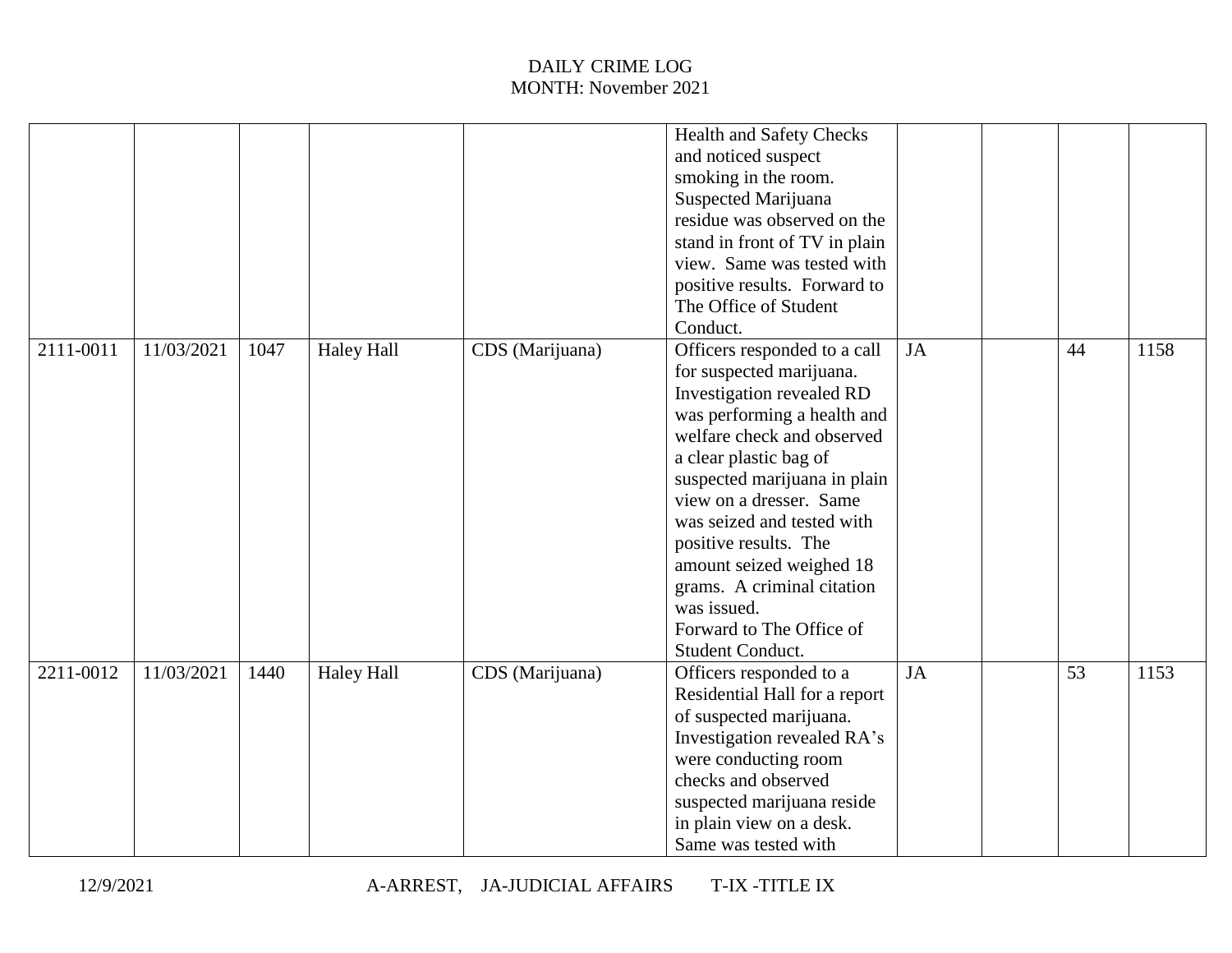|           |            |      |                   |                          | positive results. Forwarded     |           |    |      |
|-----------|------------|------|-------------------|--------------------------|---------------------------------|-----------|----|------|
|           |            |      |                   |                          | to The Office of Student        |           |    |      |
|           |            |      |                   |                          | Conduct                         |           |    |      |
| 2111-0013 | 11/03/2021 | 1547 | <b>Haley Hall</b> | CDS (Marijuana)          | Officers were dispatched to     | <b>JA</b> | 43 | 1153 |
|           |            |      |                   |                          | Residential Hall and met        |           |    |      |
|           |            |      |                   |                          | with RAs that were              |           |    |      |
|           |            |      |                   |                          | conducting a safety check.      |           |    |      |
|           |            |      |                   |                          | Suspected marijuana was         |           |    |      |
|           |            |      |                   |                          | observed in plain view on a     |           |    |      |
|           |            |      |                   |                          | bed. Same was tested and        |           |    |      |
|           |            |      |                   |                          | met with positive results.      |           |    |      |
|           |            |      |                   |                          | Forwarded to The Office of      |           |    |      |
|           |            |      |                   |                          | <b>Student Conduct</b>          |           |    |      |
| 2111-0014 | 11/03/2021 | 2046 | <b>Haley Hall</b> | CDS (Marijuana           | Officers responded to a call    | <b>JA</b> | 53 | 1153 |
|           |            |      |                   | unfounded)               | for suspected marijuana.        |           |    |      |
|           |            |      |                   |                          | Investigation revealed RA's     |           |    |      |
|           |            |      |                   |                          | were conducting a safety        |           |    |      |
|           |            |      |                   |                          | check and observed student      |           |    |      |
|           |            |      |                   |                          | picked up something and         |           |    |      |
|           |            |      |                   |                          | flushed it down the toilet.     |           |    |      |
|           |            |      |                   |                          | Student admitted it was         |           |    |      |
|           |            |      |                   |                          | marijuana. There was no         |           |    |      |
|           |            |      |                   |                          | evidence of marijuana in the    |           |    |      |
|           |            |      |                   |                          | dwelling. Forwarded to          |           |    |      |
|           |            |      |                   |                          | The Office of Student           |           |    |      |
|           |            |      |                   |                          | Conduct                         |           |    |      |
| 2111-0015 | 11/03/2021 | 2301 | The Student       | CDS (Marijuana)          | Officers was dispatched to      |           | 57 | 1128 |
|           |            |      | Center            |                          | <b>Student Center for found</b> |           |    |      |
|           |            |      |                   |                          | suspected marijuana. Same       |           |    |      |
|           |            |      |                   |                          | was recovered and tested        |           |    |      |
|           |            |      |                   |                          | with positive results. Same     |           |    |      |
|           |            |      |                   |                          | was placed in property for      |           |    |      |
|           |            |      |                   |                          | destruction.                    |           |    |      |
| 2111-0016 | 11/04/2021 | 0130 | <b>ELLC</b>       | <b>Medical Emergency</b> | Officers were dispatched to     |           | 57 | 1128 |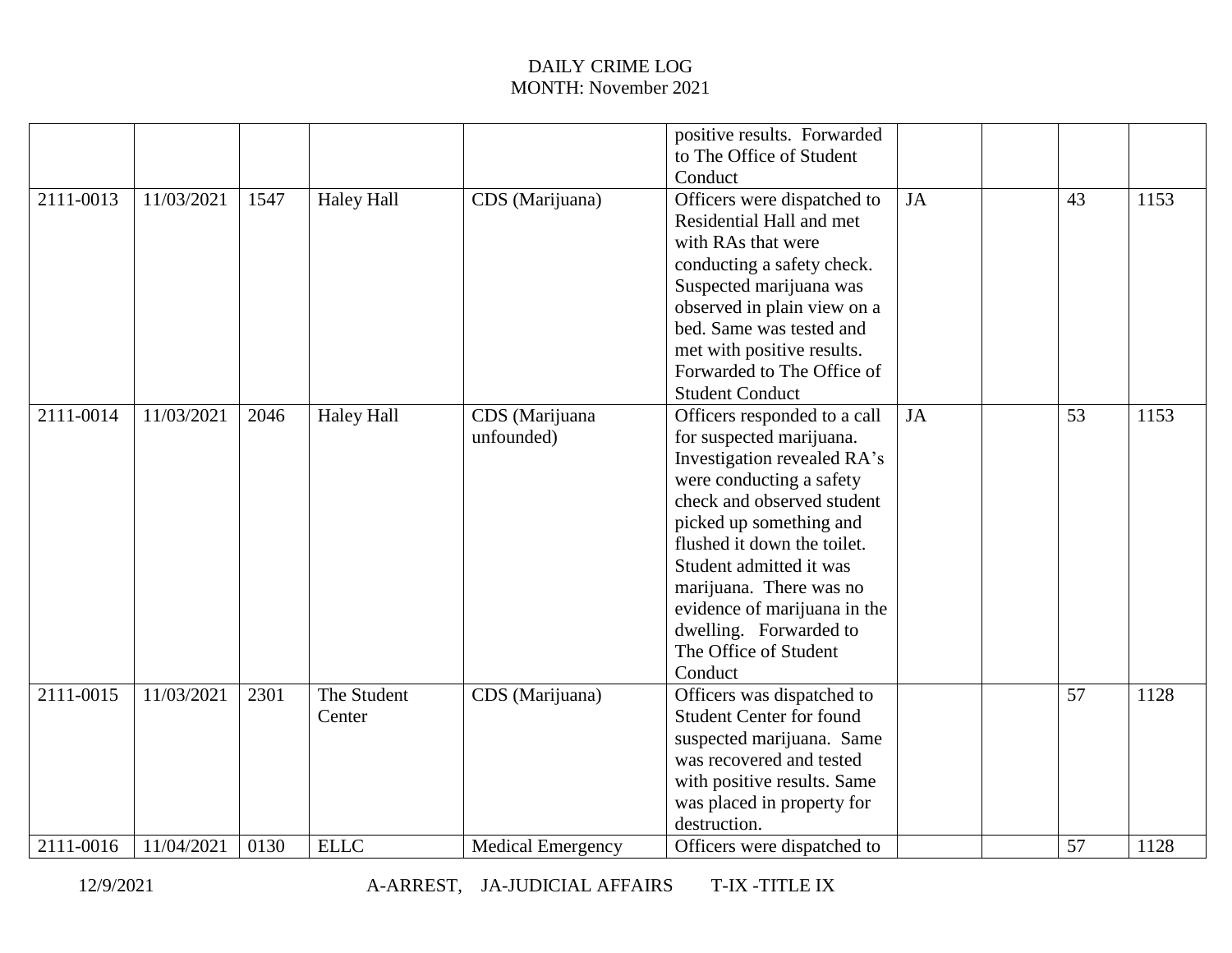|           |            |      |                    |                                       | a residential hall for a<br>medical emergency. EMS<br>was on scene when officers<br>arrived. Student was<br>evaluated by EMS and they<br>advised student to get plenty<br>of rest after they declined<br>transport to the nearest<br>hospital.                             |    |      |    |      |
|-----------|------------|------|--------------------|---------------------------------------|----------------------------------------------------------------------------------------------------------------------------------------------------------------------------------------------------------------------------------------------------------------------------|----|------|----|------|
| 2111-0017 | 11/04/2021 | 1247 | Kennard            | <b>Attempted Rape</b>                 | 2(b) Officers responded to<br>McKeldin Gym for a report<br>of an attempted rape.<br>Student attempted to force<br>themselves on another<br>student, after they refused<br>further sexual contact.<br>Forwarded to The Office of<br><b>Student Conduct and Title</b><br>IX. | JA | T-IX | 41 | 1145 |
| 2111-0018 | 11/05/2021 | 0754 | Lot $S$            | Impound                               | A vehicle illegally parked in<br>a reserved space was<br>ticketed and towed.                                                                                                                                                                                               |    |      | 41 | 1145 |
| 2111-0019 | 11/06/2021 | 1009 | Off Campus         | <b>Lost Property</b>                  | Former employee reported<br>losing their retirement<br>badge. Multiple locations<br>were checked with negative<br>results. This report was<br>entered into NCIC.                                                                                                           |    |      | 41 | 1112 |
| 2111-0020 | 11/08/2021 | 1623 | <b>Towers Hall</b> | Misc. Inc. (Fire Alarm<br>Activation) | Officers responded to a fire<br>alarm activation.<br>Investigation revealed<br>student was blow drying<br>their hair and the alarm in<br>the room sounded. The                                                                                                             |    |      | 43 | 1153 |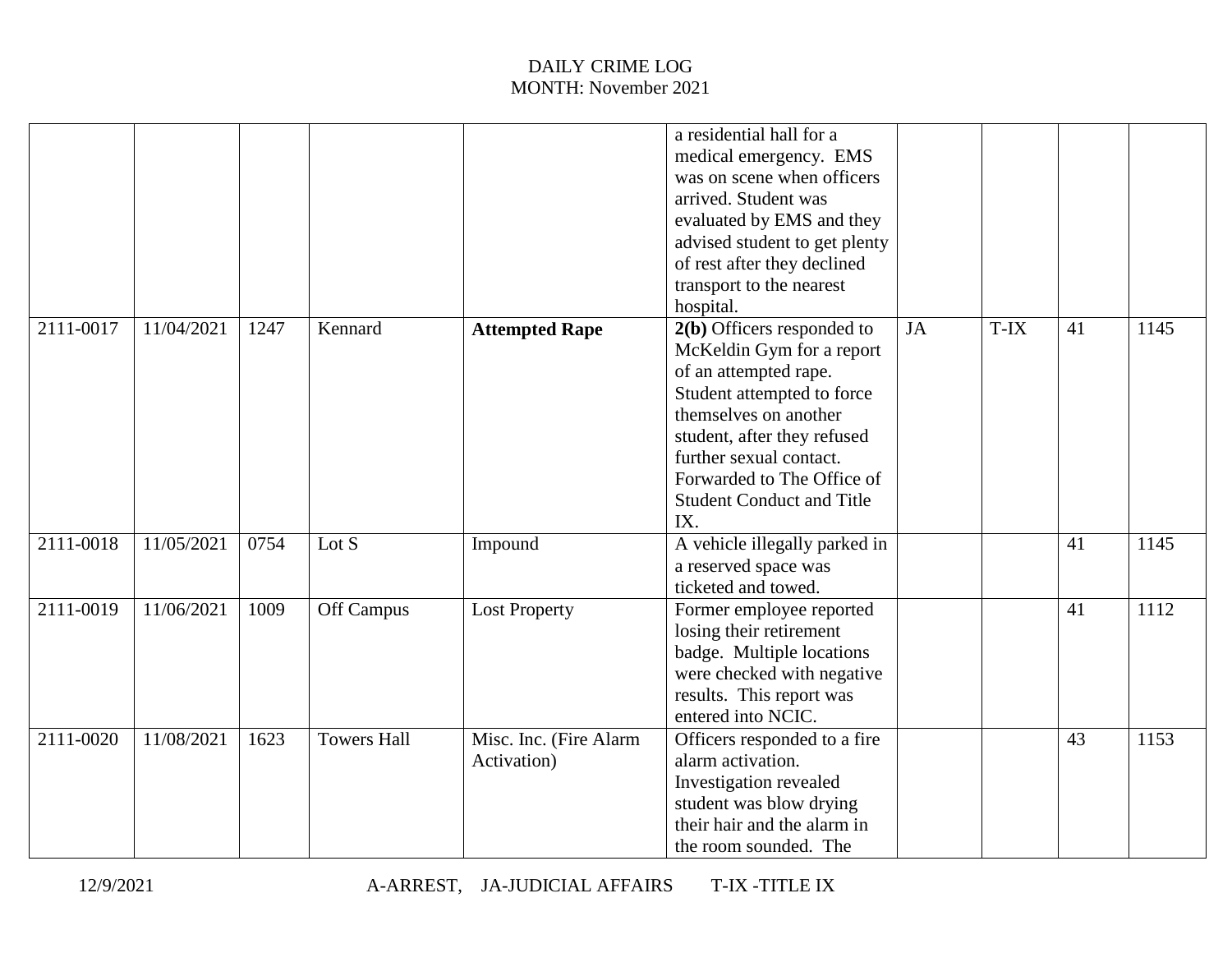|           |            |      |                        |                        | alarm was reset and             |    |    |      |
|-----------|------------|------|------------------------|------------------------|---------------------------------|----|----|------|
|           |            |      |                        |                        | silenced. No reported           |    |    |      |
|           |            |      |                        |                        | injuries or property damage.    |    |    |      |
| 2111-0021 | 11/10/201  | 1002 | Off Campus             | <b>Theft from Auto</b> | $6(k)$ \$50. Officers responded |    | 41 | 1158 |
|           |            |      |                        |                        | to Mckeldin for a theft         |    |    |      |
|           |            |      |                        |                        | report. Student informed        |    |    |      |
|           |            |      |                        |                        | their parking permit was        |    |    |      |
|           |            |      |                        |                        | stolen out of their vehicle.    |    |    |      |
| 2111-0022 | 11/10/2021 | 1750 | <b>Kennard Hall</b>    | CDS (Marijuana)        | Officers responded to a call    | JA | 43 | 1153 |
|           |            |      |                        |                        | for suspected marijuana.        |    |    |      |
|           |            |      |                        |                        | Investigation revealed RA       |    |    |      |
|           |            |      |                        |                        | was conducting a room           |    |    |      |
|           |            |      |                        |                        | check and discovered a          |    |    |      |
|           |            |      |                        |                        | suspected marijuana             |    |    |      |
|           |            |      |                        |                        | cigarette on a dresser in       |    |    |      |
|           |            |      |                        |                        | plain view. Same was            |    |    |      |
|           |            |      |                        |                        | tested with positive results.   |    |    |      |
|           |            |      |                        |                        | Forwarded to The Office of      |    |    |      |
|           |            |      |                        |                        | Student Conduct.                |    |    |      |
| 2021-0398 | 11/12/2021 | 0345 | <b>Accident Report</b> | <b>Accident Report</b> | <b>Accident Report</b>          |    |    | 1143 |
| 2111-0023 | 11/12/2021 | 0114 | <b>CMRC</b>            | Misc. Incident         | Officers were dispatched to     |    | 44 | 1128 |
|           |            |      |                        | (Information)          | CMRC for a suspicious           |    |    |      |
|           |            |      |                        |                        | person. Investigation           |    |    |      |
|           |            |      |                        |                        | revealed an unknown male        |    |    |      |
|           |            |      |                        |                        | knocked on a resident door      |    |    |      |
|           |            |      |                        |                        | wearing a mask and asked if     |    |    |      |
|           |            |      |                        |                        | he could stay the night.        |    |    |      |
|           |            |      |                        |                        | After being refused, the        |    |    |      |
|           |            |      |                        |                        | individual went to another      |    |    |      |
|           |            |      |                        |                        | apartment. RD and RA are        |    |    |      |
|           |            |      |                        |                        | aware of this incident and      |    |    |      |
|           |            |      |                        |                        | similar incidents.              |    |    |      |
|           |            |      |                        |                        | Surveillance video is being     |    |    |      |
|           |            |      |                        |                        | reviewed.                       |    |    |      |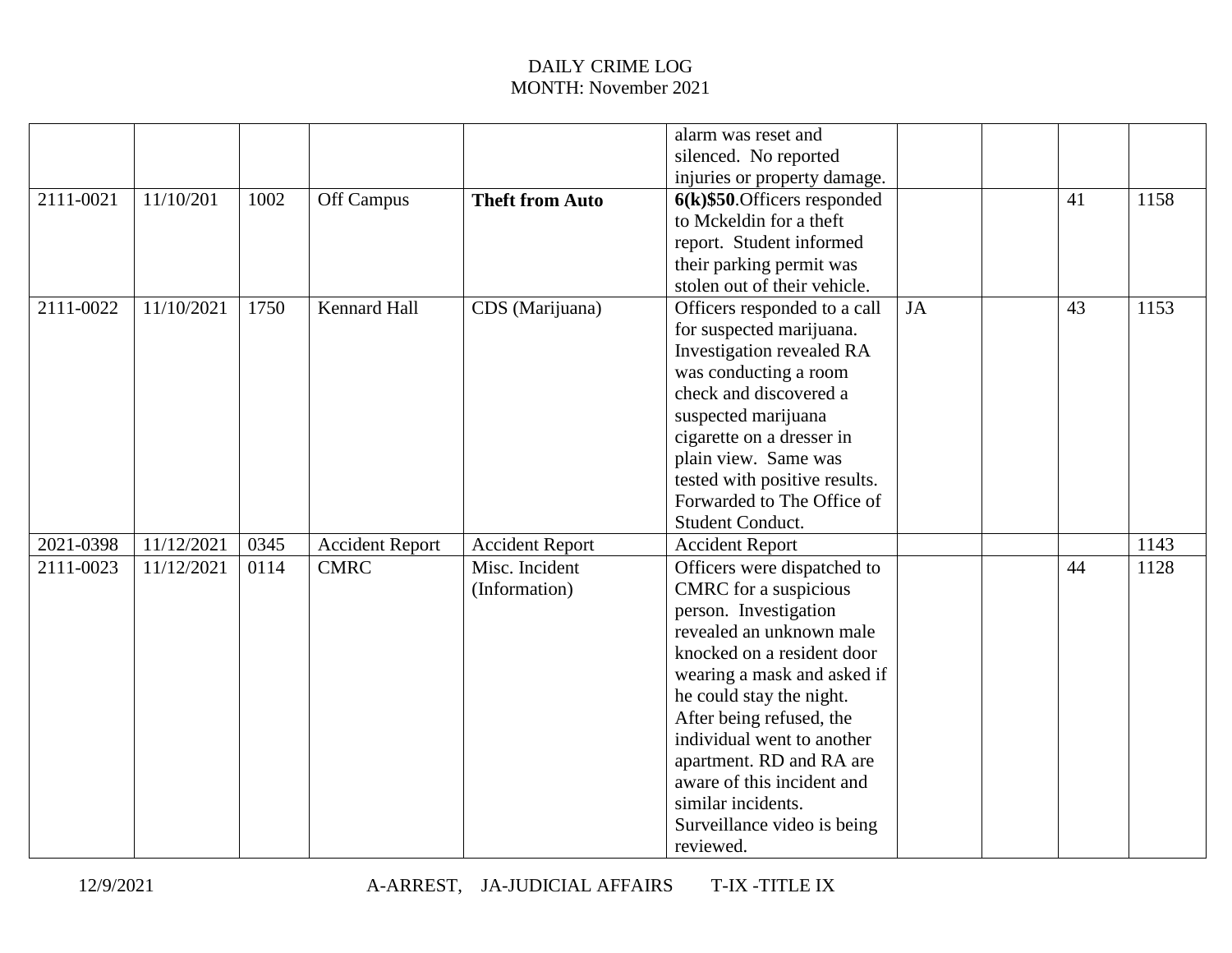| 2111-0024 | 11/12/2021 | 0858 | Henry Admin            | <b>Medical Emergency</b> | Officers were dispatched to         |  | 41 | 1145 |
|-----------|------------|------|------------------------|--------------------------|-------------------------------------|--|----|------|
|           |            |      |                        |                          | administrative building for a       |  |    |      |
|           |            |      |                        |                          | report of an injured                |  |    |      |
|           |            |      |                        |                          | employee. On scene                  |  |    |      |
|           |            |      |                        |                          | employee advised officers           |  |    |      |
|           |            |      |                        |                          | they had slipped in the             |  |    |      |
|           |            |      |                        |                          | hallway and injured their           |  |    |      |
|           |            |      |                        |                          | right knee and ankle.               |  |    |      |
|           |            |      |                        |                          | Employee declined to have           |  |    |      |
|           |            |      |                        |                          | fireboard respond.                  |  |    |      |
|           |            |      |                        |                          | Employee was advised to             |  |    |      |
|           |            |      |                        |                          | contact their supervisor to         |  |    |      |
|           |            |      |                        |                          | complete injury report.             |  |    |      |
|           |            |      |                        |                          | Facilities was called to            |  |    |      |
|           |            |      |                        |                          | cleanup area.                       |  |    |      |
| 2111-0025 | 11/12/2021 | 1052 | <b>NSU Dining Hall</b> | <b>Medical Emergency</b> | Officers were dispatched to         |  | 41 | 1145 |
|           |            |      |                        |                          | <b>Student Center for cafeteria</b> |  |    |      |
|           |            |      |                        |                          | staff unconscious on the            |  |    |      |
|           |            |      |                        |                          | floor. Upon arrival staff           |  |    |      |
|           |            |      |                        |                          | member was conscious.               |  |    |      |
|           |            |      |                        |                          | EMS arrived and checked             |  |    |      |
|           |            |      |                        |                          | staff vitals. Staff refused         |  |    |      |
|           |            |      |                        |                          | transport.                          |  |    |      |
| 2111-0026 | 11/15/2021 | 1015 | Lot S                  | Impound                  | A vehicle illegally parked in       |  | 53 | 1158 |
|           |            |      |                        |                          |                                     |  |    |      |
|           |            |      |                        |                          | a reserved space was                |  |    |      |
|           |            |      |                        |                          | ticketed and towed.                 |  |    |      |
| 2111-0027 | 11/15/2021 | 1015 | Lot S                  | Impound                  | A vehicle illegally parked in       |  | 53 | 1158 |
|           |            |      |                        |                          | a reserved space was                |  |    |      |
|           |            |      |                        |                          | ticketed and towed.                 |  |    |      |
| 2111-0028 | 11/15/2021 | 1015 | Lot $S$                | Impound                  | A vehicle illegally parked in       |  | 53 | 1158 |
|           |            |      |                        |                          | a handicapped space                 |  |    |      |
|           |            |      |                        |                          | without handicap tags or            |  |    |      |
|           |            |      |                        |                          | placard was ticketed and            |  |    |      |
|           |            |      |                        |                          | towed.                              |  |    |      |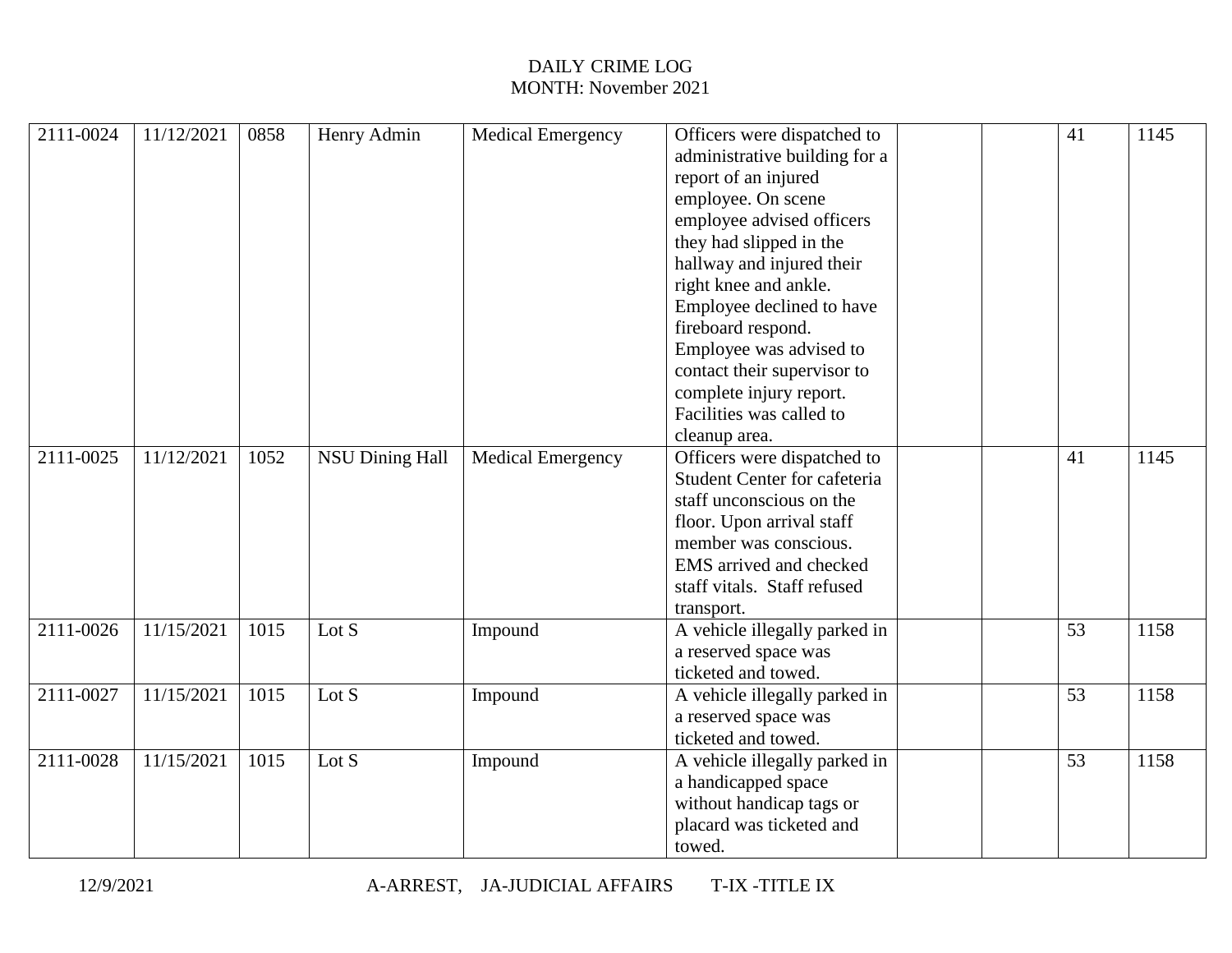| 2111-0029 | 11/15/2021 | 2131 | <b>Haley Hall</b> | CDS (marijuana) | Officers responded to a call  | JA | 43 | 1153 |
|-----------|------------|------|-------------------|-----------------|-------------------------------|----|----|------|
|           |            |      |                   |                 | for suspected marijuana in a  |    |    |      |
|           |            |      |                   |                 | residential dwelling.         |    |    |      |
|           |            |      |                   |                 | Investigation revealed RA     |    |    |      |
|           |            |      |                   |                 | was performing wellness       |    |    |      |
|           |            |      |                   |                 | checks in the dwelling and    |    |    |      |
|           |            |      |                   |                 | discovered suspected          |    |    |      |
|           |            |      |                   |                 | marijuana on a TV stand.      |    |    |      |
|           |            |      |                   |                 | Same was tested with          |    |    |      |
|           |            |      |                   |                 | positive results. Forwarded   |    |    |      |
|           |            |      |                   |                 | to the Office of Student      |    |    |      |
|           |            |      |                   |                 | Conduct.                      |    |    |      |
| 2111-0030 | 11/16/2021 | 2136 | <b>CMRC</b>       | CDS (marijuana) | While conducting a            | JA | 53 | 1153 |
|           |            |      |                   |                 | premises check, Officers      |    |    |      |
|           |            |      |                   |                 | heard loud music coming       |    |    |      |
|           |            |      |                   |                 | from a residence. They        |    |    |      |
|           |            |      |                   |                 | approached the door and       |    |    |      |
|           |            |      |                   |                 | detected a strong smell of    |    |    |      |
|           |            |      |                   |                 | suspected marijuana coming    |    |    |      |
|           |            |      |                   |                 | from the room. Officers       |    |    |      |
|           |            |      |                   |                 | contacted the RD. When the    |    |    |      |
|           |            |      |                   |                 | RD arrived on scene, they     |    |    |      |
|           |            |      |                   |                 | entered the suite and         |    |    |      |
|           |            |      |                   |                 | officers observed in plain    |    |    |      |
|           |            |      |                   |                 | view a burnt suspected        |    |    |      |
|           |            |      |                   |                 | marijuana cigarette in an     |    |    |      |
|           |            |      |                   |                 | ashtray in the commons        |    |    |      |
|           |            |      |                   |                 | area. As the RD was           |    |    |      |
|           |            |      |                   |                 | conducting checks of all      |    |    |      |
|           |            |      |                   |                 | rooms we observed in plain    |    |    |      |
|           |            |      |                   |                 | view suspected marijuana in   |    |    |      |
|           |            |      |                   |                 | two of the room. Same was     |    |    |      |
|           |            |      |                   |                 | tested with positive results. |    |    |      |
|           |            |      |                   |                 | Forwarded to the Office of    |    |    |      |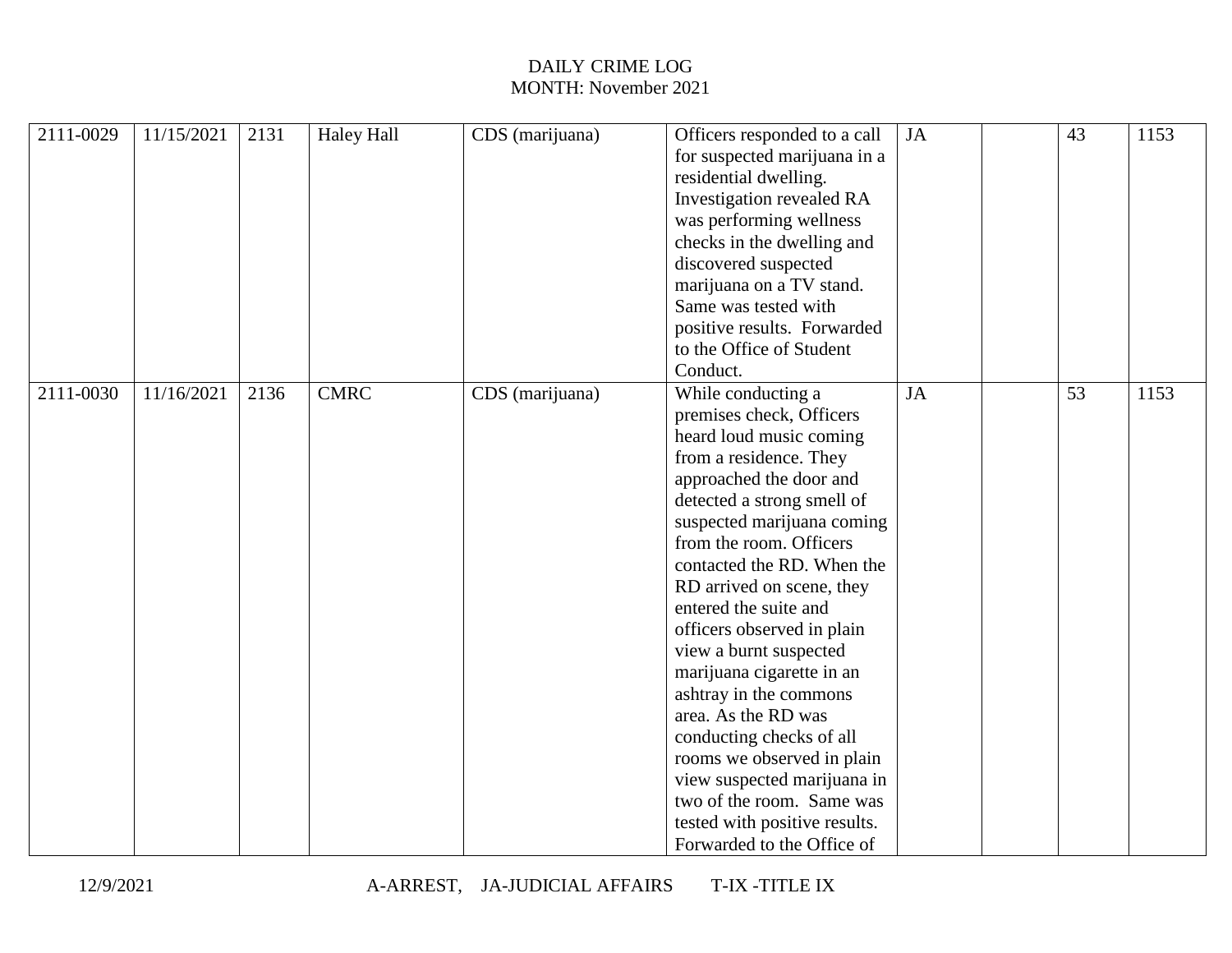|           |            |      |         |                              | Student Conduct.              |           |    |      |
|-----------|------------|------|---------|------------------------------|-------------------------------|-----------|----|------|
| 2111-0031 | 11/17/2021 | 0925 | Lot $S$ | Impound                      | A vehicle blocking a          |           | 41 | 1158 |
|           |            |      |         |                              | dumpster was ticketed and     |           |    |      |
|           |            |      |         |                              | towed.                        |           |    |      |
| 2111-0032 | 11/17/2021 | 1809 | Lot A   | <b>Medical Emergency</b>     | Officers responded to lot     | <b>JA</b> | 53 | 1153 |
|           |            |      |         |                              | "A" for a student having a    |           |    |      |
|           |            |      |         |                              | mental health crisis. The     |           |    |      |
|           |            |      |         |                              | student was picked up by      |           |    |      |
|           |            |      |         |                              | their parent to seek medical  |           |    |      |
|           |            |      |         |                              | attention. Forwarded to the   |           |    |      |
|           |            |      |         |                              | Office of Student Conduct.    |           |    |      |
| 2111-0033 | 11/18/2021 | 1152 | Online  | <b>Theft (Fraud-Personal</b> | 6(i) \$325 Officers responded |           | 41 | 1158 |
|           |            |      |         | <b>Identification Info)</b>  | to McKeldin Gym for a         |           |    |      |
|           |            |      |         |                              | report of fraud. Student      |           |    |      |
|           |            |      |         |                              | reported they deposited a     |           |    |      |
|           |            |      |         |                              | check into their personal     |           |    |      |
|           |            |      |         |                              | bank account from an          |           |    |      |
|           |            |      |         |                              | unknown person whom they      |           |    |      |
|           |            |      |         |                              | believed was affiliated with  |           |    |      |
|           |            |      |         |                              | the University. They          |           |    |      |
|           |            |      |         |                              | withdrew funds and sent       |           |    |      |
|           |            |      |         |                              | them to the unknown person    |           |    |      |
|           |            |      |         |                              | and later discovered they     |           |    |      |
|           |            |      |         |                              | were not affiliated with the  |           |    |      |
|           |            |      |         |                              | university. Total loss was    |           |    |      |
|           |            |      |         |                              | \$325.00.                     |           |    |      |
| 2111-0034 | 11/19/2021 | 1148 | Unknown | <b>Lost Property</b>         | A BSU Student responded       |           | 41 | 1145 |
|           |            |      |         |                              | to Robinson Hall and          |           |    |      |
|           |            |      |         |                              | reported they lost their      |           |    |      |
|           |            |      |         |                              | driver's license and debit    |           |    |      |
|           |            |      |         |                              | card. They retraced their     |           |    |      |
|           |            |      |         |                              | steps but were unable to      |           |    |      |
|           |            |      |         |                              | locate the property. Officer  |           |    |      |
|           |            |      |         |                              | advised them to report the    |           |    |      |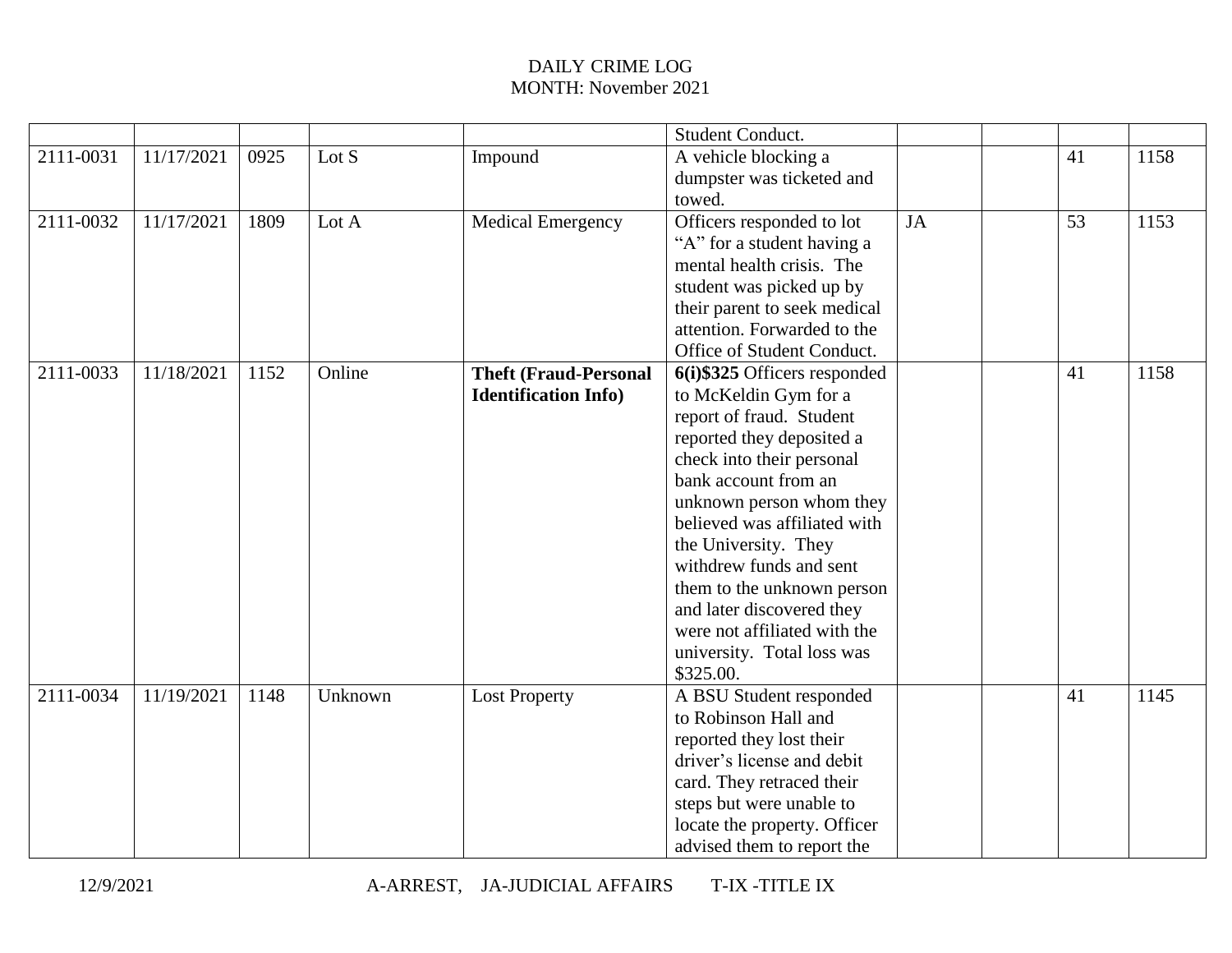|           |            |      |                      |                        | missing driver's license to<br>MVA and to report the<br>incident to their bank and<br>the credit bureau. Officer<br>provided student with<br>incident number.                                                                                                                                                                                                                                                                                       |    |      |    |      |
|-----------|------------|------|----------------------|------------------------|-----------------------------------------------------------------------------------------------------------------------------------------------------------------------------------------------------------------------------------------------------------------------------------------------------------------------------------------------------------------------------------------------------------------------------------------------------|----|------|----|------|
| 2111-0035 | 11/19/2021 | 1615 | <b>Robinson Hall</b> | Domestic Dispute       | Officers responded to a<br>report of a domestic dispute<br>between two students who<br>are involved in a romantic<br>relationship. There was no<br>violence reported at the time<br>of the occurrence.<br>Forwarded to the Office of<br><b>Student Conduct and Title</b><br>IX.                                                                                                                                                                     | JA | T-IX | 53 | 1145 |
| 2111-0036 | 11/19/2021 | 1637 | <b>Towers Hall</b>   | CDS (marijuana)        | Officers responded to a call<br>for students smoking<br>suspected marijuana in a<br>dwelling. Investigation<br>reveal RD smelled<br>suspected burning<br>marijuana in a room and<br>later observed three hand<br>rolled cigarettes. Officers<br>smelled and seized the<br>suspected marijuana and<br>same was tested with<br>positive results. Same was<br>placed in property for<br>destruction. Forwarded to<br>the Office of Student<br>Conduct. | JA |      | 53 | 1145 |
| 2111-0037 | 11/19/2021 | 1655 | Lot S                | <b>Property Damage</b> | Officers responded to                                                                                                                                                                                                                                                                                                                                                                                                                               |    |      | 53 | 1144 |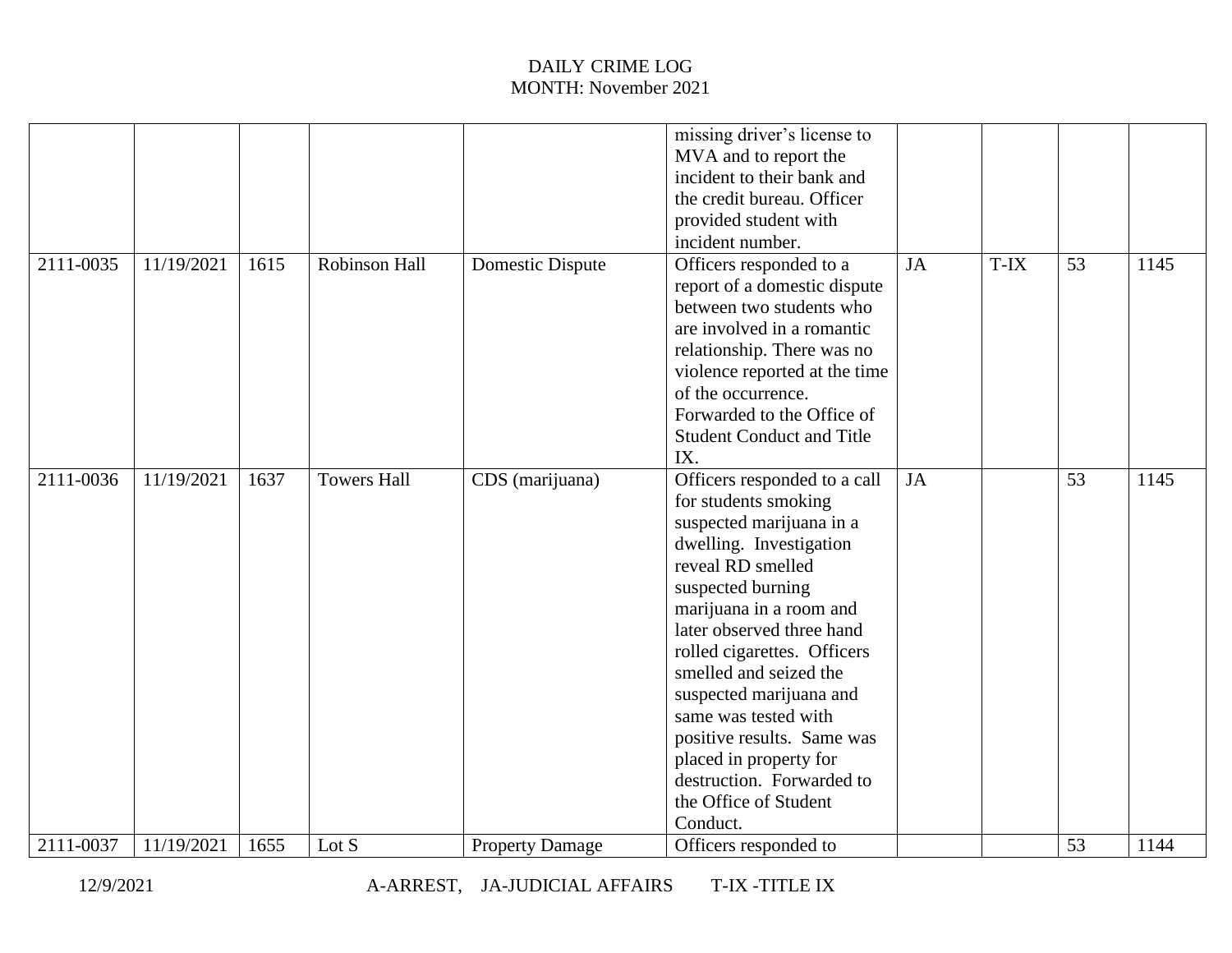|           |            |      |        |                            | parking lot "S" for a report                       |    |    |      |
|-----------|------------|------|--------|----------------------------|----------------------------------------------------|----|----|------|
|           |            |      |        |                            | of damage to a vehicle.                            |    |    |      |
|           |            |      |        |                            | Investigation revealed the                         |    |    |      |
|           |            |      |        |                            | incident did not occur on the                      |    |    |      |
|           |            |      |        |                            | campus of Bowie State                              |    |    |      |
|           |            |      |        |                            | University. Individual was s                       |    |    |      |
|           |            |      |        |                            | advised to contact their                           |    |    |      |
|           |            |      |        |                            | insurance company.                                 |    |    |      |
| 2111-0038 | 11/20/2021 | 0438 | Tubman | <b>Welfare Check</b>       | Resident student called                            | JA | 44 | 1142 |
|           |            |      |        |                            | dispatch to request a welfare                      |    |    |      |
|           |            |      |        |                            | check on a resident student                        |    |    |      |
|           |            |      |        |                            | that informed them through                         |    |    |      |
|           |            |      |        |                            | text message they wanted to                        |    |    |      |
|           |            |      |        |                            | harm themselves. Officers                          |    |    |      |
|           |            |      |        |                            | and RD made contact with                           |    |    |      |
|           |            |      |        |                            | student. They advised they                         |    |    |      |
|           |            |      |        |                            | did not need medical                               |    |    |      |
|           |            |      |        |                            | attention or wanted to harm                        |    |    |      |
|           |            |      |        |                            | themselves. The RD on duty                         |    |    |      |
|           |            |      |        |                            | informed officers they                             |    |    |      |
|           |            |      |        |                            | would check on student                             |    |    |      |
|           |            |      |        |                            | throughout the night.                              |    |    |      |
|           |            |      |        |                            | Student was referred to                            |    |    |      |
|           |            |      |        |                            | Counseling Services. Friend                        |    |    |      |
|           |            |      |        |                            | that called was advised.                           |    |    |      |
|           |            |      |        |                            | Forwarded to the Office of                         |    |    |      |
|           |            |      |        |                            | Student Conduct.                                   |    |    |      |
| 2111-0039 | 11/21/2021 | 1213 | Lot S  | <b>Motor Vehicle Theft</b> | $7(a)$ Officers responded to                       |    | 55 | 1158 |
|           |            |      |        | (recovered)                | parking lot S for a report of                      |    |    |      |
|           |            |      |        |                            | a stolen vehicle.                                  |    |    |      |
|           |            |      |        |                            | Information was entered                            |    |    |      |
|           |            |      |        |                            | into NCIC Database.                                |    |    |      |
|           |            |      |        |                            |                                                    |    |    |      |
|           |            |      |        |                            | Investigation later reveal<br>that the vehicle was |    |    |      |
|           |            |      |        |                            |                                                    |    |    |      |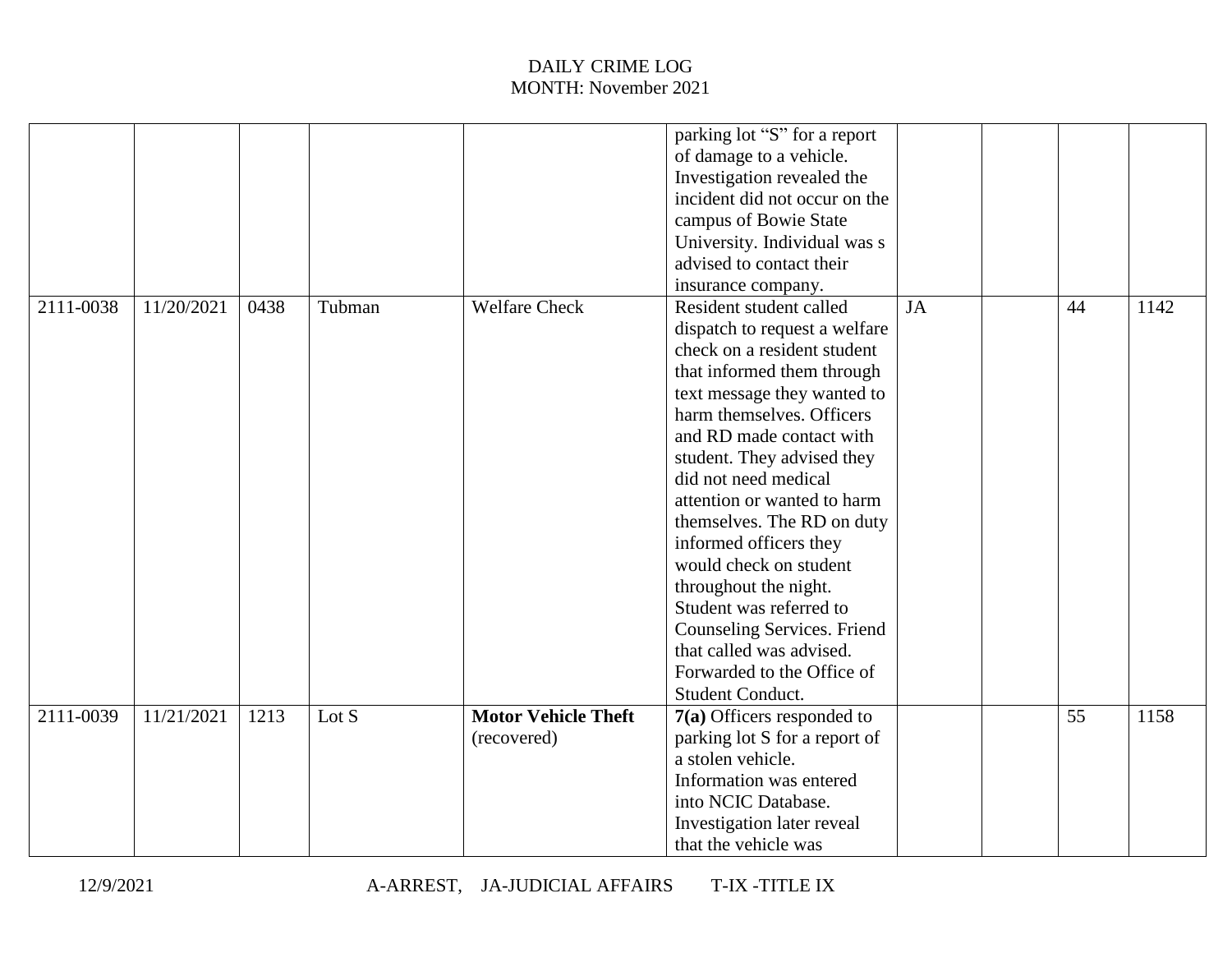| 2111-0040 | 11/21/2021     | 1213 | Lot S        | <b>Issued In Error</b>                | recovered by MSP on I95<br>on $11/26/2021$ . The stolen<br>information was cleared<br>from NCIC.<br><b>Issued In Error Duplicate</b>                                                                                                                                                                                                                                       |           |       |      |
|-----------|----------------|------|--------------|---------------------------------------|----------------------------------------------------------------------------------------------------------------------------------------------------------------------------------------------------------------------------------------------------------------------------------------------------------------------------------------------------------------------------|-----------|-------|------|
|           |                |      |              | Duplicate of 2111-0039                | of 2111-0039                                                                                                                                                                                                                                                                                                                                                               |           |       |      |
| 2111-0041 | 11/23/2021     | 0042 | <b>ELLC</b>  | Misc. Inc. (Fire Alarm<br>Activation) | Officers responded for a fire<br>alarm activated. The<br>building was evacuated.<br>Investigation revealed a<br>student over cooked<br>popcorn in the microwave<br>causing the fire alarm to<br>activate. The building was<br>checked, the fire alarm<br>panel was reset and the<br>students were cleared to<br>return to their suites. No<br>injuries or reported damage. |           | 44    | 1128 |
| 2111-0042 | <b>SKIPPED</b> |      |              |                                       | Report number was skipped<br>in error.                                                                                                                                                                                                                                                                                                                                     |           |       |      |
| 2111-0043 | 11/23/2021     | 1532 | McKeldin Gym | Harassment                            | Officers responded to<br>Mckeldin Gym for a report<br>of harassment. Student<br>informed they are being<br>harassed through voicemail<br>and text messages from<br>another student. A Final<br>Peace Order was obtained<br>through District Court.<br>Forwarded to The Office of<br>Student Conduct.                                                                       | <b>JA</b> | 53    | 1143 |
| 2111-0044 | 11/29/2021     | 0900 | Lot S        | Impound                               | A vehicle illegally parked in<br>a reserved space was                                                                                                                                                                                                                                                                                                                      |           | 55/43 | 1158 |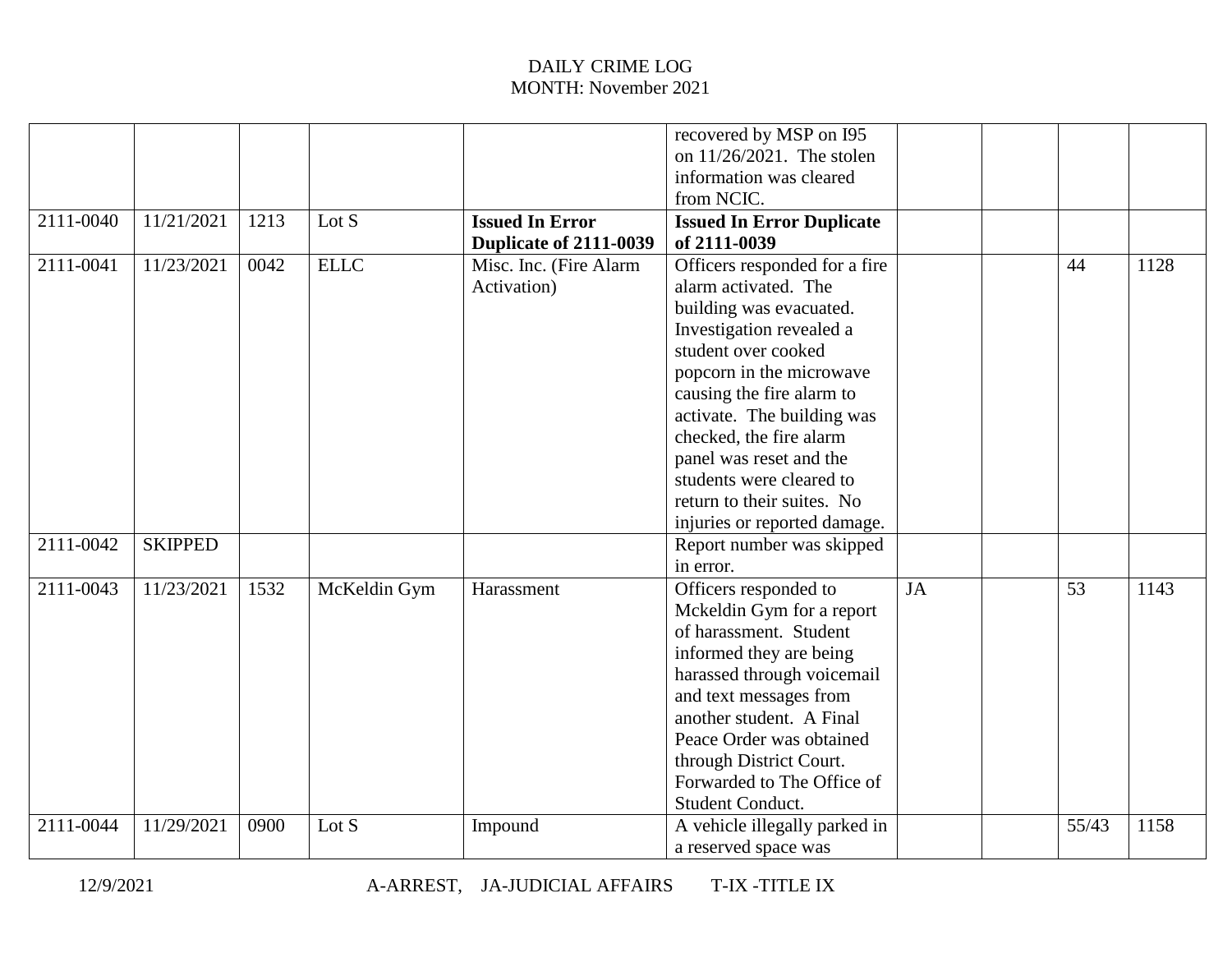|           |            |      |             |                           | ticketed and towed.                       |           |       |      |
|-----------|------------|------|-------------|---------------------------|-------------------------------------------|-----------|-------|------|
| 2111-0045 | 11/29/2021 | 0901 | Lot $S$     | Impound                   | A vehicle illegally parked in             |           | 55/43 | 1158 |
|           |            |      |             |                           | a reserved electric vehicle               |           |       |      |
|           |            |      |             |                           | space was ticketed an                     |           |       |      |
|           |            |      |             |                           | towed.                                    |           |       |      |
| 2111-0046 | 11/29/2021 | 0915 | Lot S       | Impound                   | A vehicle illegally parked in             |           | 55/43 | 1145 |
|           |            |      |             |                           | a reserved space was                      |           |       |      |
|           |            |      |             |                           | ticketed and towed.                       |           |       |      |
| 2111-0047 | 11/29/2021 | 1335 | Towers      | Misc. Inc. (Intimidation) | Officers responded to                     |           | 55    | 1158 |
|           |            |      |             |                           | McKeldin Gym and met                      |           |       |      |
|           |            |      |             |                           | with a student who reported               |           |       |      |
|           |            |      |             |                           | an unknown person hacked                  |           |       |      |
|           |            |      |             |                           | into their account and sent               |           |       |      |
|           |            |      |             |                           | several intimated photos                  |           |       |      |
|           |            |      |             |                           | belonging to them to their                |           |       |      |
|           |            |      |             |                           | cellphone. Unknown                        |           |       |      |
|           |            |      |             |                           | person texted threatening to              |           |       |      |
|           |            |      |             |                           | upload the intimate photos                |           |       |      |
|           |            |      |             |                           | on the internet if they did               |           |       |      |
|           |            |      |             |                           | not comply with their                     |           |       |      |
|           |            |      |             |                           | demands. Investigation is                 |           |       |      |
|           |            |      |             |                           | being conducted.                          |           |       |      |
| 2111-0048 | 11/29/2021 | 1450 | <b>CMRC</b> | CDS (marijuana)           | Officers responded to a call              | <b>JA</b> | 43    | 1145 |
|           |            |      |             |                           | for a smell of suspected                  |           |       |      |
|           |            |      |             |                           | marijuana on the 2 <sup>nd</sup> floor of |           |       |      |
|           |            |      |             |                           | a residential dwelling. Upon              |           |       |      |
|           |            |      |             |                           | arrival, they met RD who                  |           |       |      |
|           |            |      |             |                           | escorted them to said suite.              |           |       |      |
|           |            |      |             |                           | Officers entered suite with               |           |       |      |
|           |            |      |             |                           | RD and observed suspected                 |           |       |      |
|           |            |      |             |                           | burnt marijuana cigarettes in             |           |       |      |
|           |            |      |             |                           | plain view in a glass candle              |           |       |      |
|           |            |      |             |                           | lid made into an ashtray in               |           |       |      |
|           |            |      |             |                           | the commons area. Same                    |           |       |      |